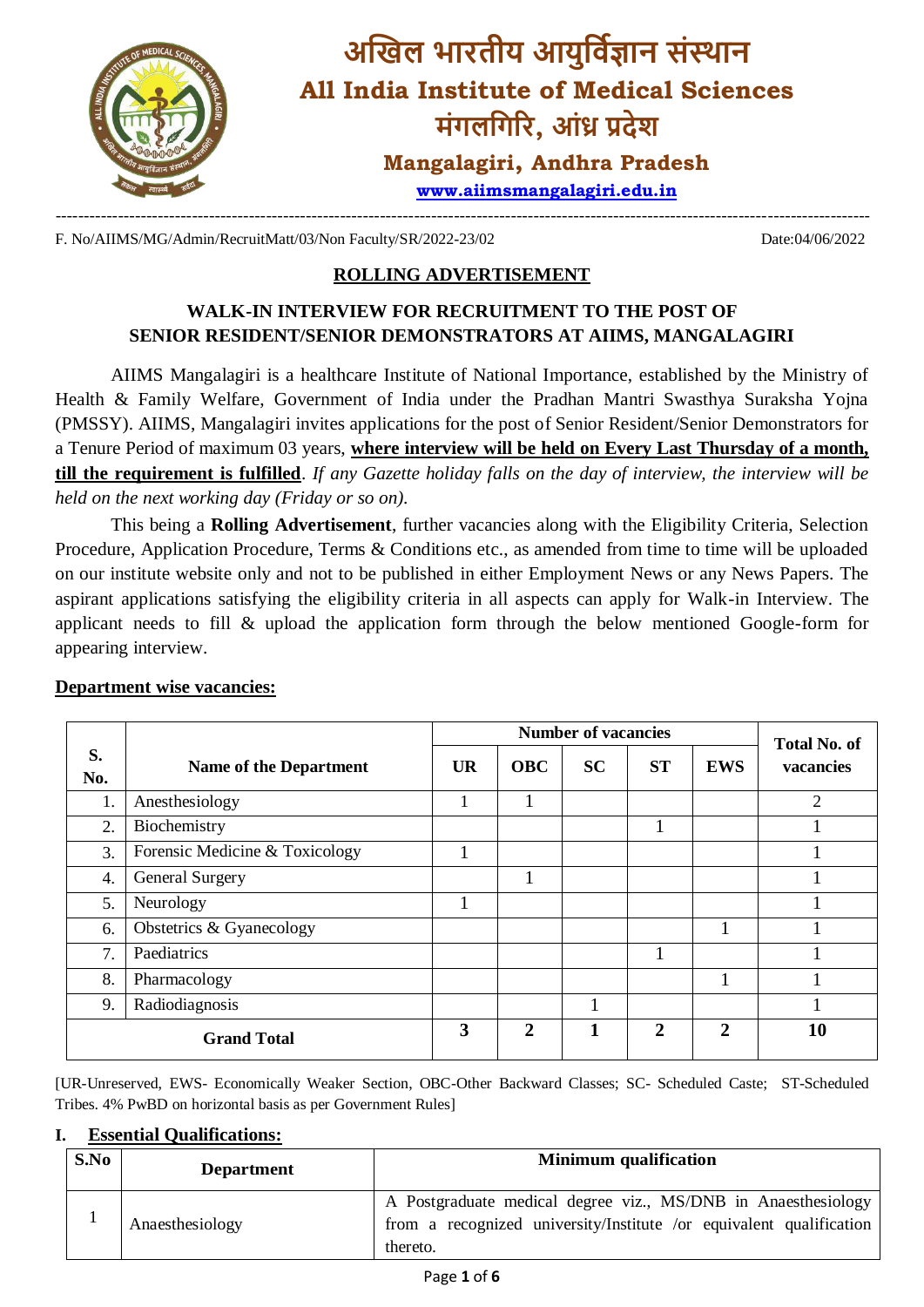| S.No           | <b>Department</b>              | <b>Minimum qualification</b>                                                                                                                                                                                                                                                                                                                                                                                                               |
|----------------|--------------------------------|--------------------------------------------------------------------------------------------------------------------------------------------------------------------------------------------------------------------------------------------------------------------------------------------------------------------------------------------------------------------------------------------------------------------------------------------|
| $\overline{2}$ | Biochemistry                   | <b>For Medical Candidates: (Senior Resident)</b><br>A Postgraduate medical degree viz., MD/DNB in Biochemistry from a<br>recognized university/Institute /or equivalent qualification thereto.<br>For Non-Medical Candidates: (Senior Demonstrators)<br>(a) The Candidate should possess M.Sc. Degree in the subject<br>concerned, and<br>(b) Ph.D in the subject concerned/allied subject from a recognized<br>University/Institute.      |
| 3              | Forensic Medicine & Toxicology | A Postgraduate medical degree viz., MD/DNB in Forensic Medicine<br>from a recognized university/Institute/or equivalent qualification<br>thereto.                                                                                                                                                                                                                                                                                          |
| $\overline{4}$ | <b>General Surgery</b>         | A Postgraduate medical degree viz., MS/DNB in Surgery from a<br>recognized university/ Institute/or equivalent qualification thereto.                                                                                                                                                                                                                                                                                                      |
| 5              | Neurology                      | A Postgraduate medical degree viz., MD/DNB in Medicine/Paediatrics<br><b>OR</b><br>DM/DNB (Neurology) from a recognized university/Institute                                                                                                                                                                                                                                                                                               |
| 6              | Obstetrics & Gynaecology       | A Postgraduate medical degree viz., MD/DNB in Obstetrics &<br>Gynecology from a recognized university/Institute/or equivalent<br>qualification thereto.                                                                                                                                                                                                                                                                                    |
| 7              | Paediatrics                    | A Postgraduate medical degree viz., MD/DNB in Paediatrics from a<br>recognized university/ Institute/or equivalent qualification thereto.                                                                                                                                                                                                                                                                                                  |
| 8              | Pharmacology                   | <b>For Medical Candidates: (Senior Resident)</b><br>A Postgraduate medical degree viz., MD/DNB(Pharmacology) from a<br>recognized university/Institute /or equivalent qualification thereto.<br><b>For Non-Medical Candidates: (Senior Demonstrators)</b><br>(a) The Candidate should possess M.Sc. Degree in the subject<br>concerned, and<br>(b) Ph.D in the subject concerned/allied subject from a recognized<br>University/Institute. |
| 9              | Radiodiagnosis                 | A Postgraduate medical degree viz., MD/DNB in Radiodiagnosis from<br>a recognized university/ Institute/or equivalent qualification thereto.                                                                                                                                                                                                                                                                                               |

 *Candidates may kindly note that for the post of Senior Resident/Senior Demonstrators in the department of Anatomy, Biochemistry and Pharmacology both Medical as well as Non-Medical candidates can apply.*

*For other departments, only Medical Candidates can apply.*

# **II. Upper Age Limit:** 45 years (age as on crucial date)

# **Age Relaxation:**

- 1. The age relaxation for SC/ST candidates is upto a maximum period of 5 (Five) years and for OBC candidate up to a maximum period of 3 (Three) years for the respective posts.
- 2. In case of candidates with Bench mark disability (PwBD) age relaxation is provided up to a maximum period of 10 years for General Category, 13 years for OBC category and 15 years for SC/ST category.

# **III. Pay Scale:**

- i. **For Medical Candidates:** Rs. 18,750+6600 (Grade Pay) + NPA plus other Allowances or revised pay scale as per 7th CPC applicable. In the Pay Level-11 of Pay Matrix (Pre- Revised pay Band-3 with the entry pay of Rs. 67,700/-
- ii. For Non Medical Candidates (*M.Sc with Ph.D*): Rs. 56,100 in Level-10 under 7<sup>th</sup> CPC plus **Other Allowances.**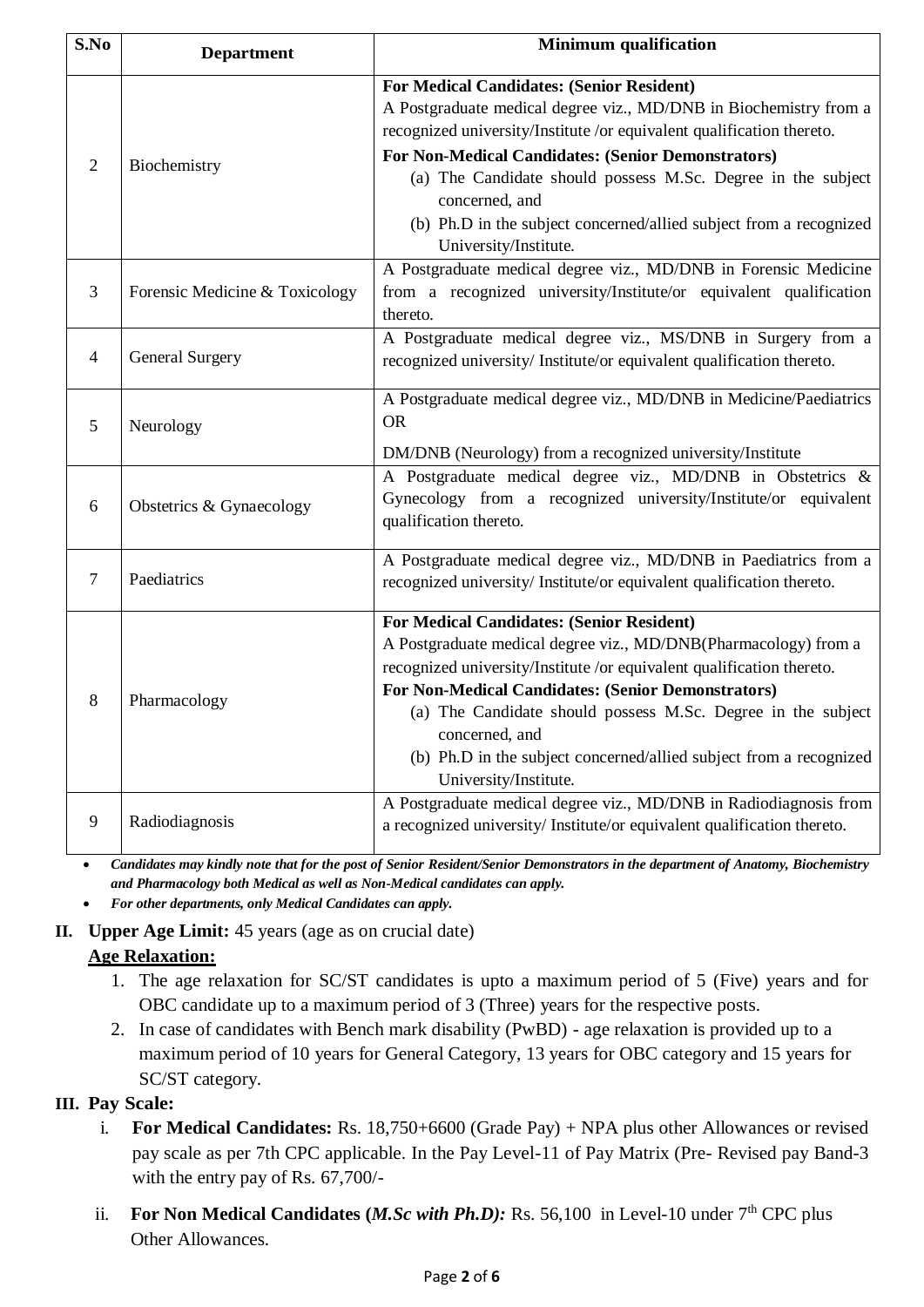### **IV. Selection Procedure:**

- 1. Walk-in-Interview will be held at Admin and Library Building, AIIMS Mangalagiri, Mangalagiri, Guntur District, Andhra Pradesh.
- 2. The Interview may also be taken through video conference as per the discretion of competent authority, AIIMS Mangalagiri only for those candidates who are not able to attend physically and inform AIIMS authorities in advance accordingly.

**Note:** *If no. of applied candidates is more, a written examination based on MCQs in the subject concerned will be conducted, and followed by the interview for the shortlisted candidates.*

#### **V. Reservation criteria:**

The reservation for **OBC/EWS/SC/ST** candidate is as per Central Govt. rules and 4 % for PwBD candidates (on horizontal basis).

- a. **For OBC Candidate:** Candidates must attach certificate valid for the posts under the Central Government of India which mentions that the Candidate does not belong to Creamy Layer. Date of issue of Certificate should not be earlier than 1 year from the crucial date for the post of Senior Resident as per Govt. of India's Residency Scheme in AIIMS, Mangalagiri.
- b. **Economically Weaker Section (EWS):**
	- Persons who are not covered under the scheme of reservation for SC's, ST's and OBC's and whose family has gross annual income below ₹ 8 lakh (Rupees eight lakh only) are to be identified as EWS's for benefit of reservation. Income shall also include income from all sources i.e. salary, agriculture, business, profession, etc. *for the financial year prior to the year of application*. Such candidates should have valid income certificate on the date of application in the prescribed format or on the letter head of the issuing authority to this effect before filling the application and submit the same at the time of document verification, failing which their candidature will be rejected. For more information, please download office order No. 36039/1/2019-Estt (Res), dated: 31st January, 2019 from Ministry of Personnel, Public Grievances & Pensions, Department of Personnel & Training. Or click on [https://dopt.gov.in/sites/default/files/ewsf28fT.PDF.](https://dopt.gov.in/sites/default/files/ewsf28fT.PDF)
	- These posts are reserved for EWS candidates only. However, as per EWS guidelines, if vacancy earmarked for EWS cannot be filled up due to non-availability of a suitable candidate belonging to EWS, such vacancies for that particular recruitment year shall not be carried forward to the next recruitment year as backlog, hence other category candidates may be allowed provisionally to apply for these posts, subject to condition that they will be considered for the post as an UR candidate, if EWS category vacancy is otherwise not filled.
- c. **For SC, ST, OBC & EWS** Certificate should be issued by Tehsildar or above rank authorities as prescribed by Govt. of India in the prescribed format of State/Central Government.

### **VI. Application Procedure:**

The duly filled and **signed original application form (Annexure- I)** must be produced at the time of interview along with One (1) set of Self Attested photocopies of Degrees, Certificates, Mark sheets, Age proof, Caste certificates, PwD certificate (in case applicable) etc. The same MUST be produced in original for verification at the time of interview.

- 1. Annexure-II: Proforma/ Check list for the post of Senior Resident/Senior Demonstrators is to be filled and submitted during documents verification which shall take place before the interview.
- 2. The aspiring applicants satisfying the eligibility criteria in all respects can apply for the post of Senior Resident/Senior Demonstrators by clicking the link: <https://forms.gle/Y8EjktzcB5GFv4Bz6>
	- The link can also be copied and pasted on the address bar of the any web browser for submission of application. Candidate has to fill Google Form, and need to submit their scanned copy of application forms in prescribed format along with necessary documents and transaction details **only through above link provided.**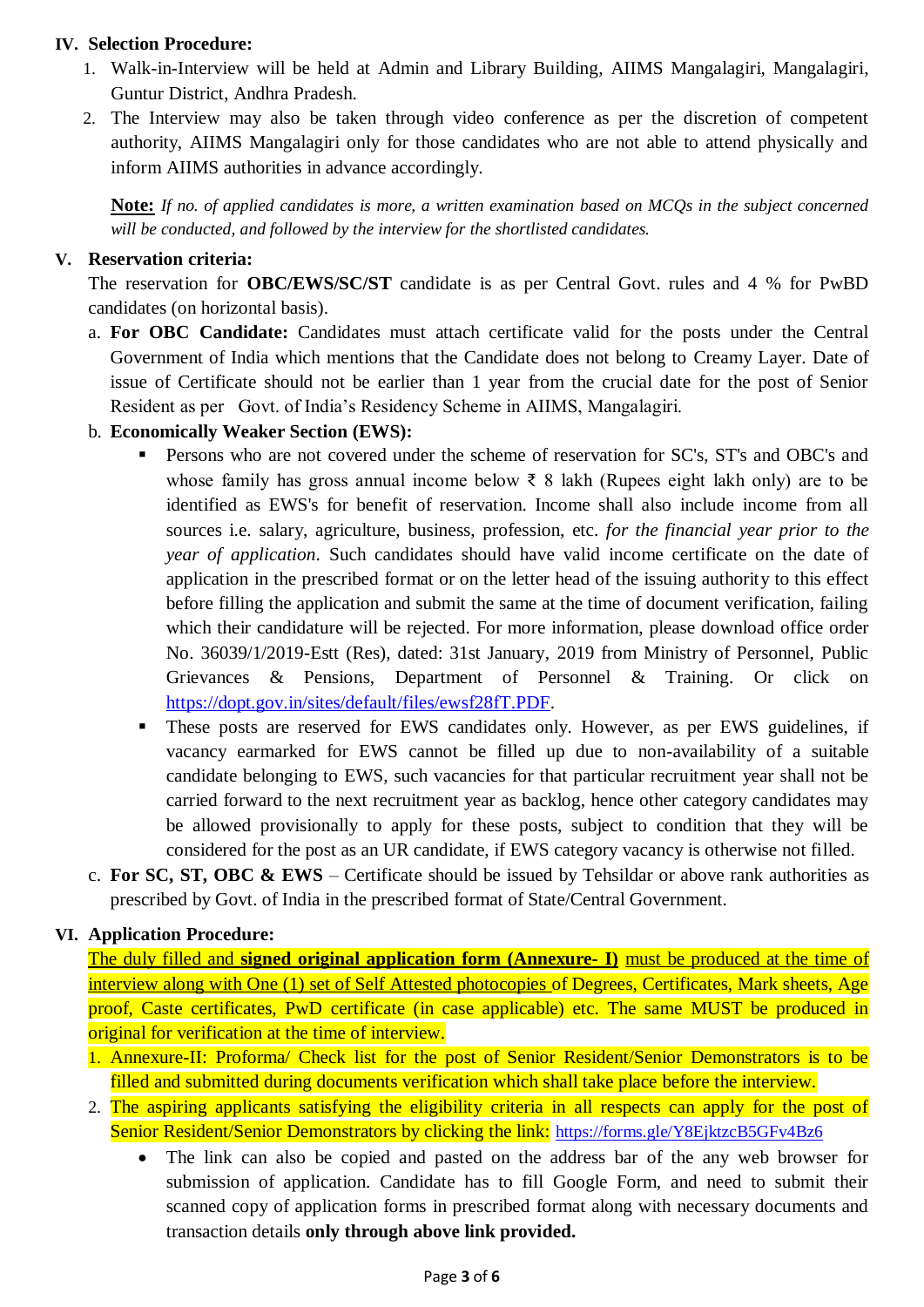- 3. Director, AIIMS, Mangalagiri reserves the right to cancel the advertisement at any point of time without assigning any reason there of or fill up less/more number of posts as advertised depending upon the Institutional requirement.
- 4. The original certificates i.e., MBBS degree certificate, Internship Completion Certificate, Qualifying degree (MBBS/MD/MS/MDS/DNB/DM/M.Ch/MSc/PhD), Medical registration Certificate, Date of Birth Certificate/ 10<sup>th</sup> Standard Certificate, Caste Certificate and other relevant certificates etc. of the candidates who are selected for the post of Senior Resident/ Senior Demonstrators, will be verified.
- 5. If any candidate, who joins the post and leaves/resigns/gets terminated before the completion of the tenure, he/she may do so by giving one month's prior notice from either side as per the rules or by depositing pay and allowance in lieu thereof with the Institute for the period of which notice falls short of one month or so.

## 6. **Application Fee:**

For General/EWS/OBC Category: Rs. **1,000**/- and for SC/ ST categories Rs.**500**/- to be paid through NEFT in the given bank account. The Application fee is non-refundable. No application fee is to be deposited for PwBD (Persons with Benchmark Disabilities) candidates.

| <b>Name of Bank</b>        | State Bank of India, Mangalagiri                               |
|----------------------------|----------------------------------------------------------------|
| <b>Name of Account</b>     | Receipts, All India Institute of Medical Sciences, Mangalagiri |
| <b>Bank Account Number</b> | 38321557910                                                    |
| <b>IFSC</b> Code           | SBIN0061485                                                    |

- 7. Applicants working in Central/State Government/Semi Government/ Autonomous Institution must submit a "**NO OBJECTION CERTIFICATE**" (NOC) from the employers at the time of interview clearly stating that the candidate will be permitted to join AIIMS Mangalagiri in the event of selection. The candidate will be allowed to appear for the interview only on production of original NOC.
- 8. **Self Attested photocopies** of Degrees, Certificates, Mark sheets, Age proof, Caste certificates etc. may be annexed to the hard copy of the application and the same shall be produced in **original** along with photocopy for verification at the time of interview.
- 9. **The decision of Competent Authority, AIIMS Mangalagiri** in this regard shall be final and binding. The offer of appointment when made will be provisional and subject to verification of credentials (Educational & Personal) by competent authority.
- 10. Based on the verification of original documents etc. the Screening Committee may short-list Candidates for interview.
- 11. Any query in regard to the advertisement may be sent to the below mail ID: **[recruitment.helpdesk@aiimsmangalagiri.edu.in](mailto:recruitment.helpdesk@aiimsmangalagiri.edu.in)**

### **VII. Terms & Conditions:**

- 1. Age and other qualifications/Experience will be counted as on the date of **publishing of notification in the Institute Website** *(crucial date).*
- 2. Only those candidates who have been declared successful in their qualifying degree examination and will be completing their tenure for the same on or before crucial date will be eligible.
- 3. The prescribed qualification is minimum and merely possessing the same does not entitle any candidate for selection.
- 4. Canvassing information of any kind will lead to disqualification; incomplete applications will not be considered and will be REJECTED. No interim correspondence shall be entertained.
- 5. The appointees shall be granted leave in accordance with the instructions issued by the Government of India from time to time.
- 6. Private practice of any type is strictly prohibited.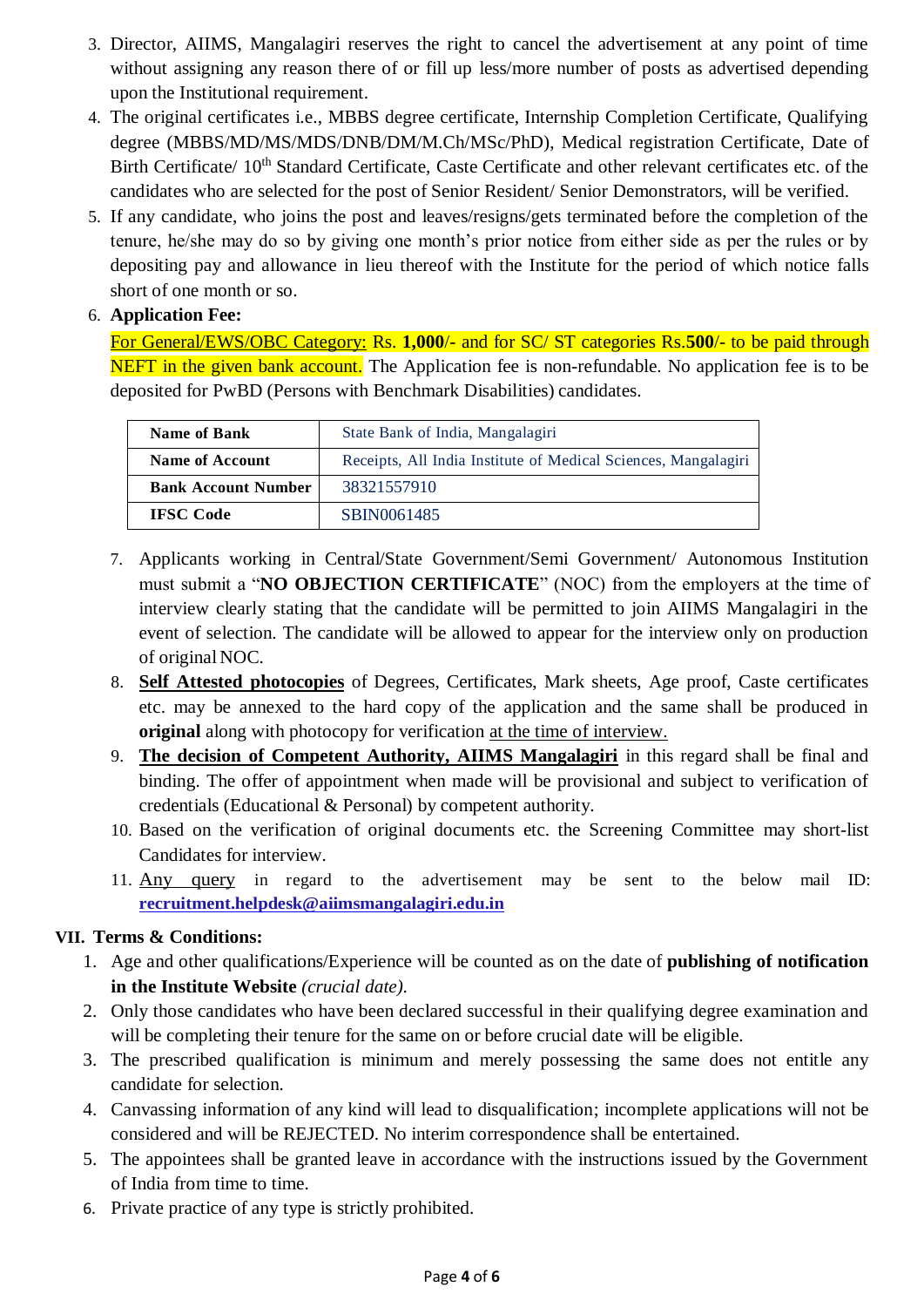- 7. He / She may work in shifts and can be posted at any place in the Institute as per the discretion of the MS/Dean/Director.
- 8. He/ She is expected to abide by the rules of conduct and discipline as applicable to the Institute employees.
- 9. In case, any information given or declaration by the candidate is found to be false or if the candidate has wilfully suppressed any information relevant to this appointment, he/she will be liable to be removed from the service and action will be taken as deemed fit by the Competent Authority.
- 10. The decision of the Competent Authority regarding selection of candidates will be final and no representation will be entertained in this regard.
- 11. The Competent Authority reserves the right of any amendment, cancellation and changes to this advertisement as a whole or in part without assigning any reason or giving notice.
- 12. All disputes will be subject to jurisdictions of High Court, Andhra Pradesh.
- 13. Candidates working in Govt. / Semi-Govt., PSU should apply through proper channel only. The inservice candidates will not be permitted for examination / Interview, without "No Objection Certificate" from the employer. In this connection, it is mentioned that as per the terms and conditions of Central Residency Scheme, their engagement is to be regulated as per the CCS (Temporary Service Rules).
- 14. The appointment shall be as per Govt. of India's Residency Scheme. The appointment can be terminated at any time, on either side, by giving one month's notice or by paying one month's salary, without assigning any reason. The appointment can also be terminated for failure to complete the period of three months to the satisfaction of competent authority. The appointee shall be on the whole time appointment of the AIIMS for a period of 12 months at a time and continued up to 3 years based on the recommendation of HOD and discretion of Competent Authority. He/She shall not accept any other assignment, paid or otherwise and shall not engage himself/herself in a private practice of any kind during the period of contract.
- 15. Wait list as may be deemed fit will be maintained. Any vacancy arising because of nonjoining by selected candidates in this selection or by resignation of candidates, post will be offered to the candidates from the waiting list according to the merit.
- 16. The appointee shall perform the duties assigned to him/her. The competent authority reserves the right to assign any duty as and when required. No extra/additional allowances will be admissible in case of such assignment.
- 17. If an appointee wishes to apply somewhere else or resign within the first 03 (three) months of joining, then neither he/she will be issued a No Objection Certificate (NOC) nor he/she will receive any Relieving Letter or Experience Certificate.
- 18. The appointee shall not be entitled to any benefit like Provident Fund, Pension, Gratuity, Medical Attendance Treatment, Seniority, Promotion etc. or any other benefits available to the Government Servants, appointed on regular basis.
- 19. The candidate should not have been convicted by any Court of Law. In case any disciplinary proceedings are pending in the previous place/s of work, the candidate shall suitably inform in writing to AIIMS Mangalagiri at the time of verification of original documents.
- 20. There is no provision displaying marks/separate marks of written test (if applicable)/Interview and also for re-checking/re-evaluation. Please note that no query in this regard will be entertained.
- 21. The Competent Authority reserves the right of any amendment, cancellation and changes to this advertisement as a whole or in part without assigning any reason or giving notice.
- 22. Leave entitlement of the appointee shall be governed in terms of instructions contained in DoPT  $\&$ T's O.M.No.12016/3/84/Estt.(L) dated the 12th April,1985 as amended by OM No.12016/1/ 96/Estt.(L) dated the 5th July, 1990.
- 23. Appointment of selected candidates is subject to his/her being declared medically fit by the competent Medical Board.
- 24. All information will be provided through the Institute website only. The Institute will not be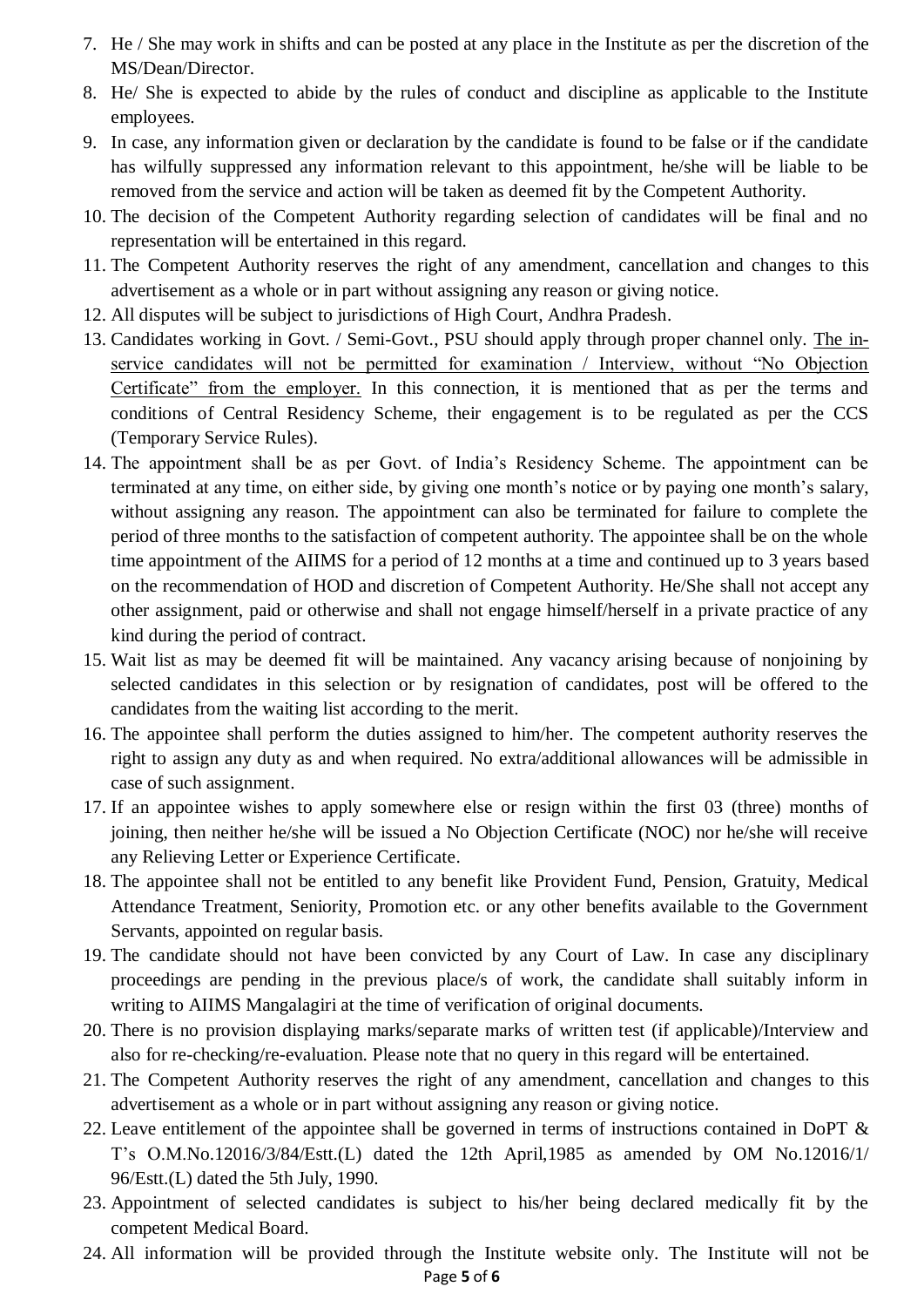responsible in any manner if a candidate fails to visit/access the website in time. Candidates are requested to regularly visit the Institute's website i.e. [www.aiimsmangalagiri.edu.in](http://www.aiimsmangalagiri.edu.in/) for updated information regarding the recruitment.

- *25. No travelling or other allowances will be paid to the candidate for attending the screening test/interview and joining the post.*
- 26. In case of any inadvertent mistake in the process of selection which may be detected at any stage even after the issue of appointment letter, the Institute reserves the right to modify/withdraw/cancel any communication made to the candidate.
- 27. The applicant will be responsible for the authenticity of submitted information, other documents and photograph. Submission of any false and/or suppression /concealment of facts shall lead to rejection/ cancellation of selection/recruitment.
- 28. The candidate may appear for the interview physically or can join through video conferencing, if unable to attend physically. *Option of mode of interview (as provided in the application form)*  exercised once by the candidate shall be final and shall not be changed at a later date and no correspondence in this regard shall be entertained.
- 29. Candidates who wish to appear the interview through Video Conferencing, must ensure the following guidelines:
	- a) A High-speed internet connection to be used by the candidates to avoid any interruption.
	- b) The face of the candidate should be clearly visible in a prominent manner, through video.
	- c) No mask to be used while appearing for the interview
- 30. If any candidate is not able to attend the online interview due to connectivity issues from his/her side, it will be presumed that the candidate has not attended the interview. The decision in this regard by the Competent Authority of AIIMS, Mangalagiri will be final.
- 31. To join the interview through Video conferencing, candidates are required to click on the hyperlink to be sent by the IT Cell/ Recruitment Cell/ Exam Cell of our institute in due course of time as requested by the respective candidates.
- 32. Candidate must bring their own mask, gloves, personal hand sanitizer, water bottle for the same period and should follow COVID appropriate behavior as laid down by GoI/ State Govt. All other hygiene practices in view of COVID-19 are requested to be followed.
- 33. Candidates should keep in mind that their turn for interview might be delayed depending upon the number of applicants.
- 34. All corrigendum/addendum shall be published on the institute website. Applicants are requested to follow up the updates.
- **VIII. Reporting Venue:** Ground Floor, Admin and Library Building, AIIMS Mangalagiri, Mangalagiri, Guntur (Dist), Andhra Pradesh, 522503.

| <b>Sl.No</b> | <b>Details</b>                                          | <b>Date</b>          | <b>Time</b>      |
|--------------|---------------------------------------------------------|----------------------|------------------|
|              | Reporting at AIIMS Mangalagiri                          |                      | 08.30AM          |
|              | Documents verification and Screening<br>of Applications | $30^{th}$ June, 2022 | 09:00 AM onwards |
| ⌒            | Interview                                               |                      | 11.00 AM onwards |

**WALK –IN INTERVIEW SCHEDULE FOR THE MONTH OF June, 2022**

 **\* Candidates reporting after 10.00 AM will not be allowed.**

# **Director & CEO AIIMS, Mangalagiri**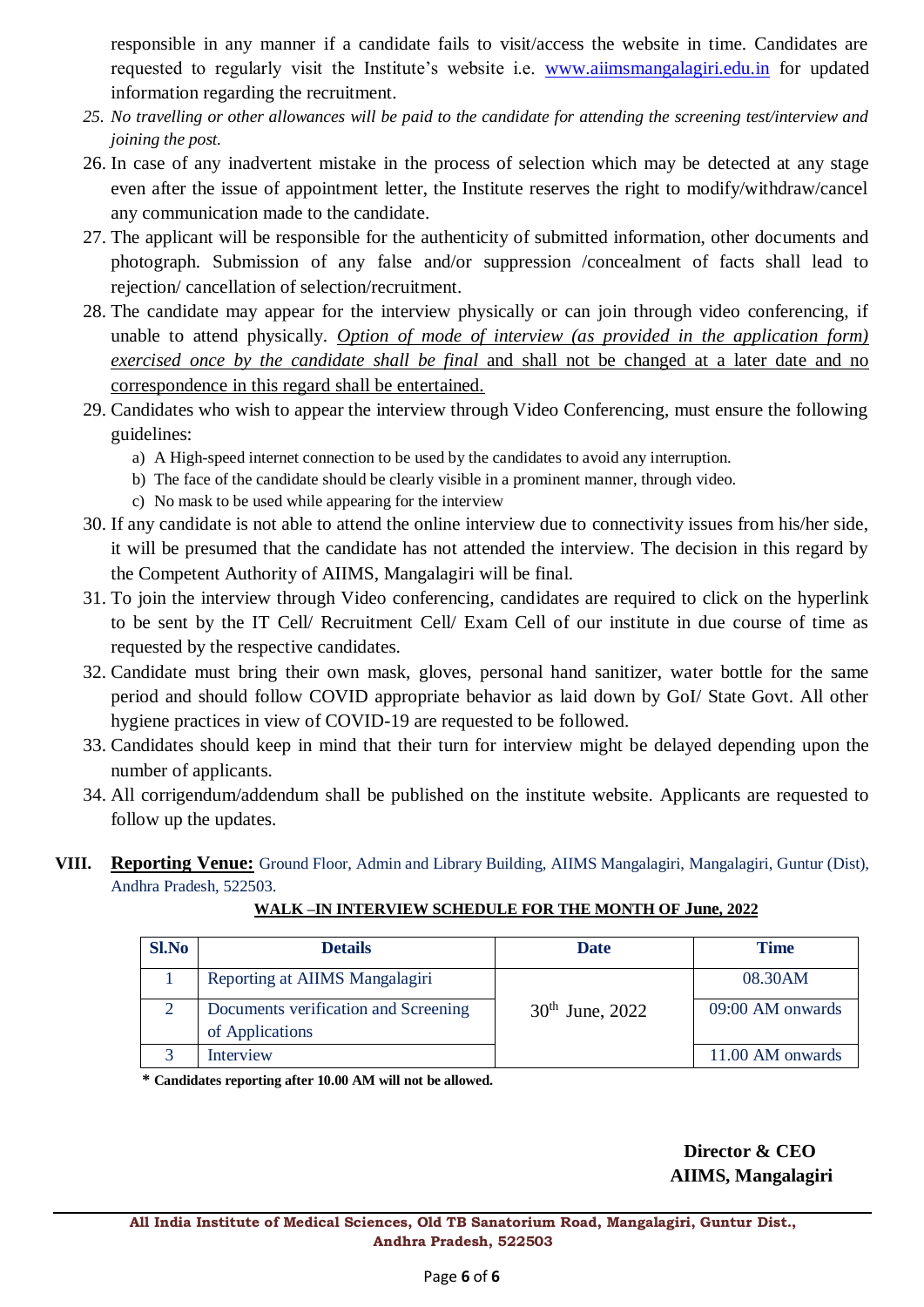# Annexure I

# All India Institute of Medical Sciences, Mangalagiri (Andhra Pradesh)

---------------------------------------------------------------------------- Application Form for the post of Senior Resident/Senior Demonstrators at AIIMS, Mangalagiri

| Name of the Post<br>$\ddot{\phantom{a}}$ , and the contract of the contract of the contract of the contract of the contract of the contract of the contract of the contract of the contract of the contract of the contract of the contract of the contrac |                       |
|------------------------------------------------------------------------------------------------------------------------------------------------------------------------------------------------------------------------------------------------------------|-----------------------|
| Department<br>$\ddot{\phantom{a}}$ . The contraction of the contract of the contract of the contract of the contract of the contract of the contract of the contract of the contract of the contract of the contract of the contract of the contract       | Affix Passport        |
| Mode of interview opted                                                                                                                                                                                                                                    | Size self<br>attested |
|                                                                                                                                                                                                                                                            | colour                |
| Date of Birth<br><b>D</b> MM YYYY<br>$\ddot{\cdot}$<br><b>DD</b>                                                                                                                                                                                           | Photograph<br>here.   |
|                                                                                                                                                                                                                                                            |                       |
| Category of the candidate:<br>Applied under Category: UR [ ] EWS [ ] OBC [ ] SC [ ] ST [ ] PWD [ ]                                                                                                                                                         |                       |
| Name<br><u> : la contrada de la contrada de la contrada de la contrada de la contrada de la contrada de la contrada de l</u>                                                                                                                               |                       |
|                                                                                                                                                                                                                                                            |                       |
|                                                                                                                                                                                                                                                            |                       |
|                                                                                                                                                                                                                                                            |                       |
|                                                                                                                                                                                                                                                            |                       |
|                                                                                                                                                                                                                                                            |                       |

Mobile No.:\_\_\_\_\_\_\_\_\_\_\_\_\_\_\_\_\_\_\_\_\_\_\_\_\_\_\_\_\_\_\_\_ Email id: \_\_\_\_\_\_\_\_\_\_\_\_\_\_\_\_\_\_\_\_\_\_\_\_\_\_\_\_\_\_\_\_\_\_\_

## Educational qualification:

| Name of the<br><b>Examination</b> | Subject/<br>Discipline/<br><b>Speciality</b> | University/<br>Institute/<br>College | of<br>Date<br>completion<br>of course | <b>Month &amp; Year Marks</b><br>of Passing<br>final<br>examination | obtained | <b>Total</b><br><b>Marks</b> | <b>Duration</b><br>taken to<br>complete<br>the<br>Course |
|-----------------------------------|----------------------------------------------|--------------------------------------|---------------------------------------|---------------------------------------------------------------------|----------|------------------------------|----------------------------------------------------------|
| MBBS / M.Sc                       |                                              |                                      |                                       |                                                                     |          |                              |                                                          |
| MD/MS/DNB/<br>DM/Ph.D             |                                              |                                      |                                       |                                                                     |          |                              |                                                          |
| Any other<br>Qualification (s)    |                                              |                                      |                                       |                                                                     |          |                              |                                                          |

Permanent MCI/DMC /State Registration No.: \_\_\_\_\_\_\_\_\_\_\_\_\_\_\_\_\_\_\_\_\_\_\_\_\_\_\_\_\_\_\_

Name of the Medical Council: \_\_\_\_\_\_\_\_\_\_\_\_\_\_\_\_\_\_\_\_\_\_\_\_\_\_\_\_\_\_\_\_\_\_\_\_\_\_\_\_\_\_\_\_\_\_\_\_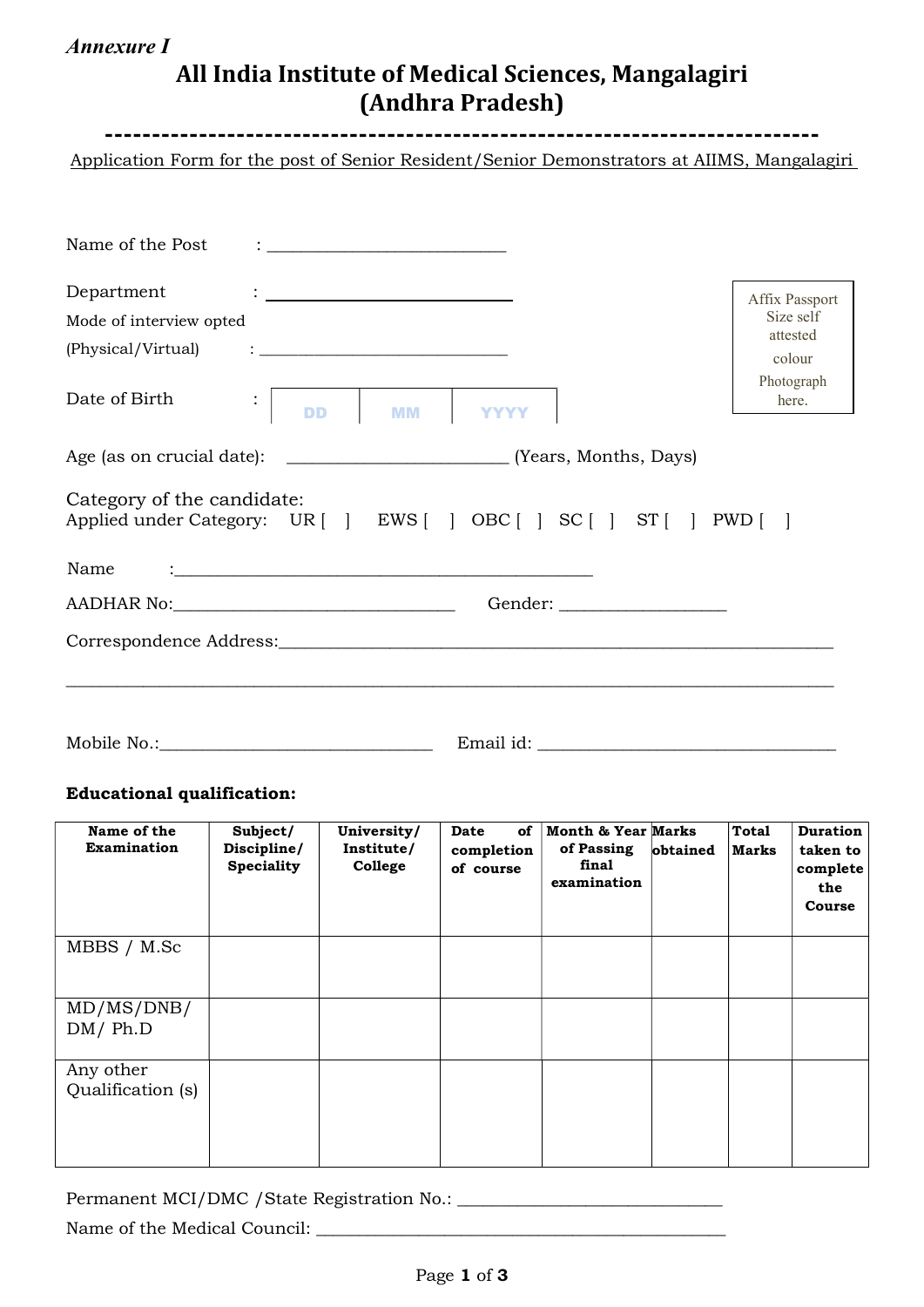#### Declaration:

- PG medical degree completed and results declared before/on the crucial date: Yes[ | No[ |
- PG medical degree from recognized medical college/Institute. Yes [ | No [ ]

**Details of FEE Paid:** Date Amount Transaction ID (Proof of fee payment to be scanned and emailed)

#### UNDERTAKING

I solemnly affirm that the information furnished above is true and correct in all respects to the best of my knowledge. I have not concealed any information. I undertake that if any information furnished herein is found to be incorrect or false, I shall be liable for action as per rules in force.



#### For office use only:

Comments of the screening committee:

- 1. Eligible/Ineligible/ Provisionally Eligible:
- 2. If ineligible the reasons thereof: Age

Educational Qualification

Incomplete Application

Non submission of fee

**Others** 

3. Remarks, if any

Signature: